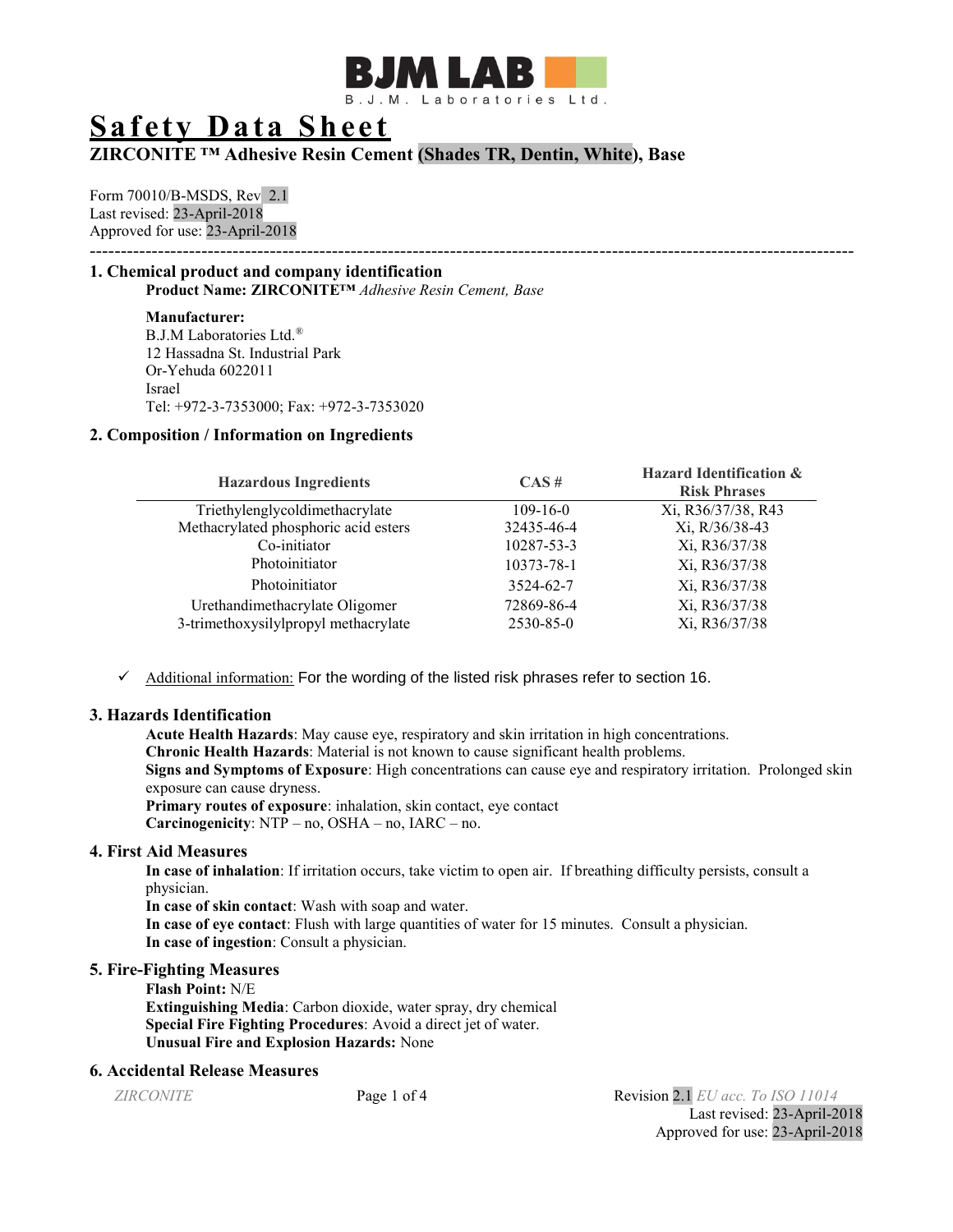

B.J.M. Laboratories Ltd.

**Environmental Precautions**: Avoid seepage into sewers and water supplies.

**Clean-Up Procedure**: Contain spill and pick up material with a suitable absorbent material. Place absorbent into a container for later disposal. Clean spill area with detergent and water.

# **7. Handling and Storage**

**Handling**: No special measures necessary if handled according to instructions.

**Storage:** Keep container tightly closed when not in use. Store in a cool, dry location. Keep material in original packaging.

### **8. Exposure Controls / Personal Protection**

**Exposure Controls**: Use only in well-ventilated areas.

**Respiratory Protection**: Avoid inhalation of vapors. No special protection under normal use.

**Hand and Skin Protection**: Avoid unnecessary skin contact. Wear latex gloves when handling.

**Eye Protection**: Wear safety goggles or safety glasses with side shields when handling.

**Hygiene Measures**: Remove spilled material from skin and clothing. Do not eat or drink when handling this material.

# **9. Physical and Chemical Properties**

**Appearance**: Yellow paste **Odor**: Specific odor **Boiling Point/Range**: N/A **Evaporation Rate** (Water  $= 1$ ): N/A **Vapor Density**  $(Air = 1)$ :  $N/A$ **Solubility in Water:** Insoluble

#### **10. Stability and Reactivity**

**Stability**: This material is stable. **Hazardous Reactions**: None if handled according to directions **Hazardous Polymerization**: May occur. **Conditions to Avoid**: Heat, UV light and contamination. **Incompatibility**: Free radicals, reducing agents, heavy metal ions **Hazardous Decomposition Products**: Carbon dioxide, water, carbon monoxide, acrylic decomposition products, depending on conditions of heating and burning.

#### **11. Toxicological Information**

**Acute oral toxicity** :  $LD_{50}$  (rat)  $>$  5000mg/KG **Irritation of Skin**: dryness and irritation possible upon prolonged exposure **Allergic Effects**: Methacrylate sensitive individuals may exhibit an allergic reaction.

### **12. Ecological Information**

Do not discharge into sewers or water supplies **Environmental persistence and degradability**: no data available **Ecotoxicity**: no data available

#### **13. Disposal Considerations:**

May be disposed of in landfill or incinerator in accordance with local, state and federal regulations.

#### **14. Transport Information:**

| 14.1 Transport at land | <b>ADR</b>             | RID              |
|------------------------|------------------------|------------------|
|                        | UN Number              | Kemler           |
|                        |                        | Number           |
|                        | Packing Group          |                  |
|                        | Proper shipping name   |                  |
| 14.2 Transport at sea  | <b>ADNR</b>            | <b>IMDG</b>      |
|                        | <b>UN Number</b>       |                  |
|                        | <b>EMS</b>             | <b>MFAG</b>      |
|                        | Packing Group          |                  |
|                        | Proper shipping name   |                  |
| 14.3 Air transport     | <b>ICAO / IATA-DGR</b> |                  |
| <b>ZIRCONITE</b>       | Page 2 of 4            | Revision 2.1 $E$ |
|                        |                        | Las              |

*<i>Z acc. To ISO 11014* st revised: 23-April-2018 Approved for use: 23-April-2018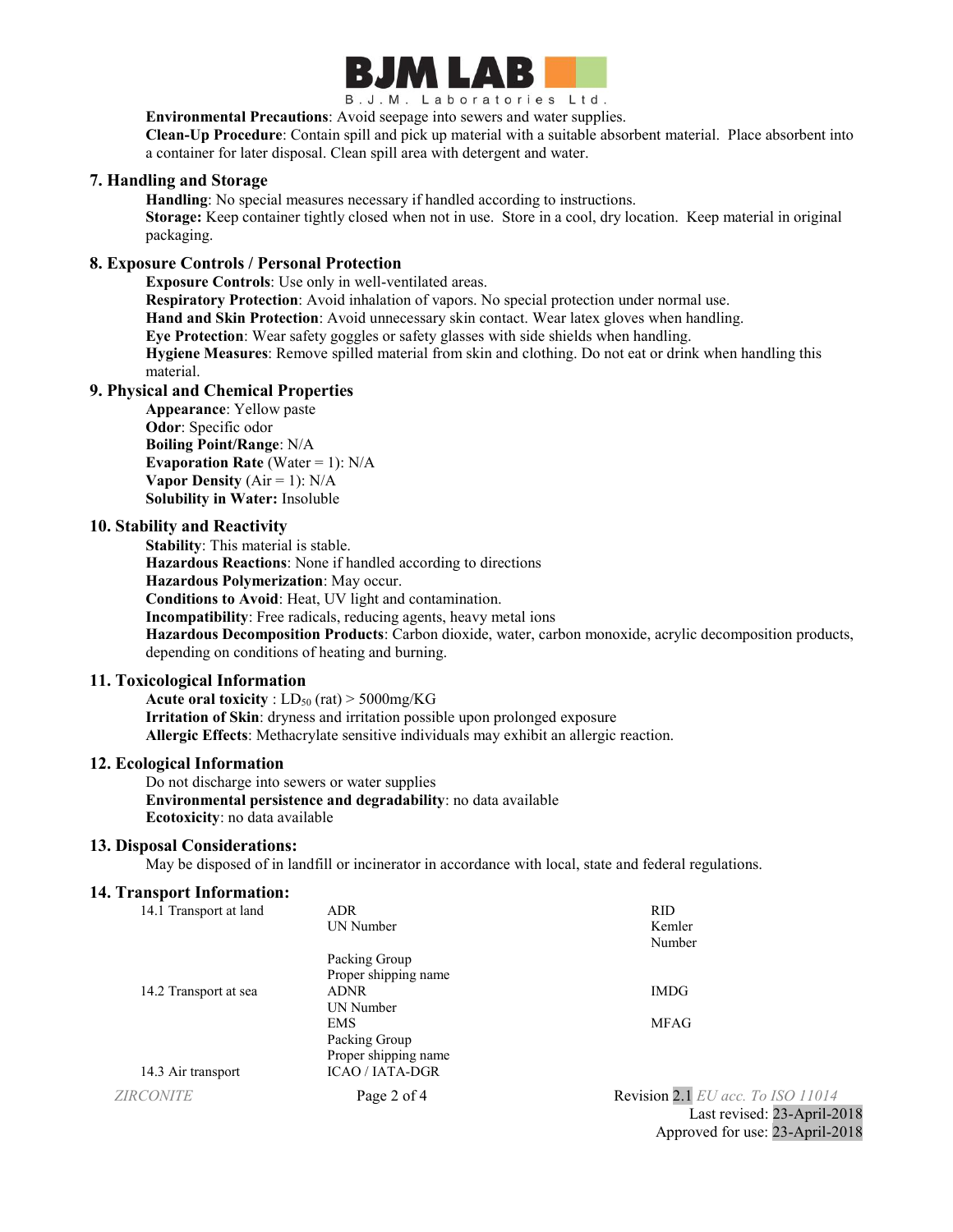

UN Number Proper shipping name Subsidiary Risk Labels Packing Group

**U.S. DOT Shipping Name**: Not Regulated **U.S. DOT Hazard Class**: None **U.N./N.A. Number**: None **U.S. DOT Packing Group:** None **Other**: Not considered hazardous cargo

#### **15. Regulatory Information:**

This product requires classification according to the criteria of EC. The product is a medical device according to the EC-directive 93/42.

A

15.1 UN Number

- 15.2 National regulations
- 15.3 EU number 15.4 Hazard symbols
- 

| 19.4 Hazaru syllibois   |                                                         |
|-------------------------|---------------------------------------------------------|
|                         | Xi,                                                     |
| 15.5 Hazard designation |                                                         |
|                         | Xi: Irritant.                                           |
| 15.6 Risk phrases       |                                                         |
|                         | R: 36, 37/38, 43                                        |
|                         | 22 Harmful if swallowed.                                |
|                         | 36 Irritating to eyes.                                  |
|                         | 37/38 Irritating to respiratory system and skin.        |
|                         | 43 May cause sensitization by skin contact.             |
| 15.7 Safety phrases     |                                                         |
|                         | S: 2, 9, 16, 23, 26, 28, 24/25, 37/39                   |
|                         | 2 Keep out of the reach of children.                    |
|                         | 9 Keep container in a well-ventilated place.            |
|                         | 16 Keep away from sources of ignition - No smoking.     |
|                         | 23 Do not breathe vapour.                               |
|                         | 26 In case of contact with eyes, rinse immediately with |
|                         | plenty of water and seek medical advise.                |
|                         | 28 After contact with skin, wash immediately with       |
|                         | plenty of water and soap.                               |
|                         | 24/25 Avoid contact with skin and eyes.                 |
|                         | 37/39 Wear suitable gloves and eye/face protection.     |

**U.S.-O.S.H.A. Status**: This material is not hazardous under the criteria of the U.S. Federal Hazard Communication Standard.

#### **16. Other Information**

These data are based on our present knowledge. However, they shall not constitute a guarantee for any specific product features and shall establish a legally valid contractual relationship.

#### **Relevant R-phrases**

36/37/38 Irritating to eyes, respiratory system and skin. 43 May cause sensitization by skin contact.

*ZIRCONITE* Page 3 of 4 Revision 2.1 *EU acc. To ISO 11014* Last revised: 23-April-2018 Approved for use: 23-April-2018